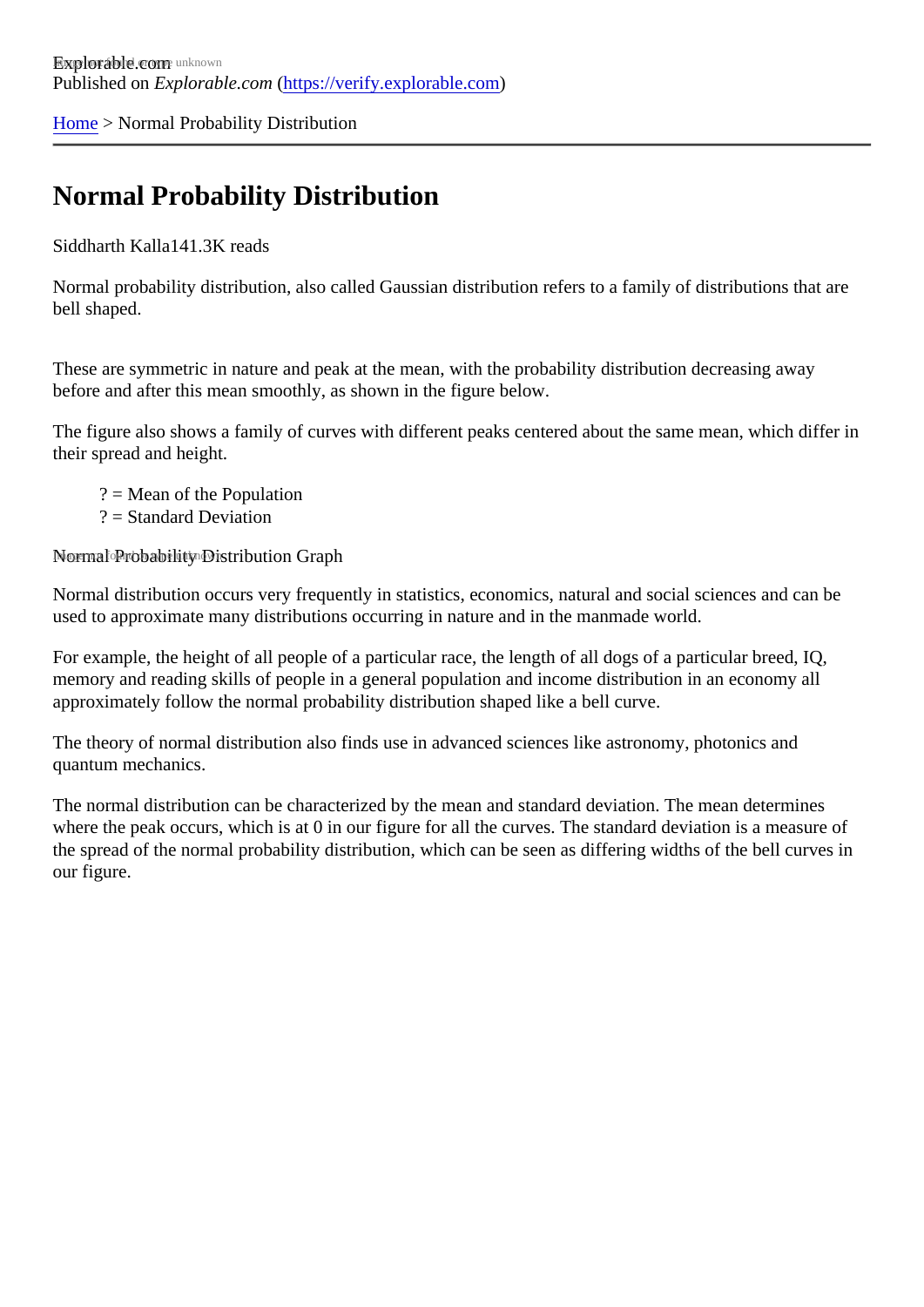## The Formula

The [mean](https://verify.explorable.com/arithmetic-mean)<sup>[1]</sup> is generally represented by ? and the standard deviation by ?. For a perfect normal distribution, the [mean](https://verify.explorable.com/arithmetic-mean)<sup>[1]</sup>, [median](https://verify.explorable.com/calculate-median)<sup>[2]</sup> an[d mode](https://verify.explorable.com/statistical-mode)<sup>[3]</sup> are all equal. The normal distribution function can be written in terms of the mean and standard deviation as follows:

 $p(x) = (1/?Root(2?))$  x exp (-  $(x\sqrt{2}2)^{2}$ )

or

Normal Probability Distribution Formula

Image not found or type unknown

(from wikipedia.org)

From the above formula for normal distribution, it can be inferred that about 68% of all values lie within one standard deviation from the mean: 95.4% of all values lie within two standard deviations from the mean and 99.7% of all values lie within three standard deviations from the mean.

From the basic bell curve, there can be many special cases derived that become meaningful under differe situations.

For example the left or right or both sides of a normal distribution can be skewed or there could be the presence of long tails.

A basic study of the normal distribution therefore is necessary before a meaningful study can be made into these special cases. This concept can be extended to 3-D normal distributions as well, which are used for more advanced applications.

Source URL: https://verify.explorable.com/normal-probability-distribution